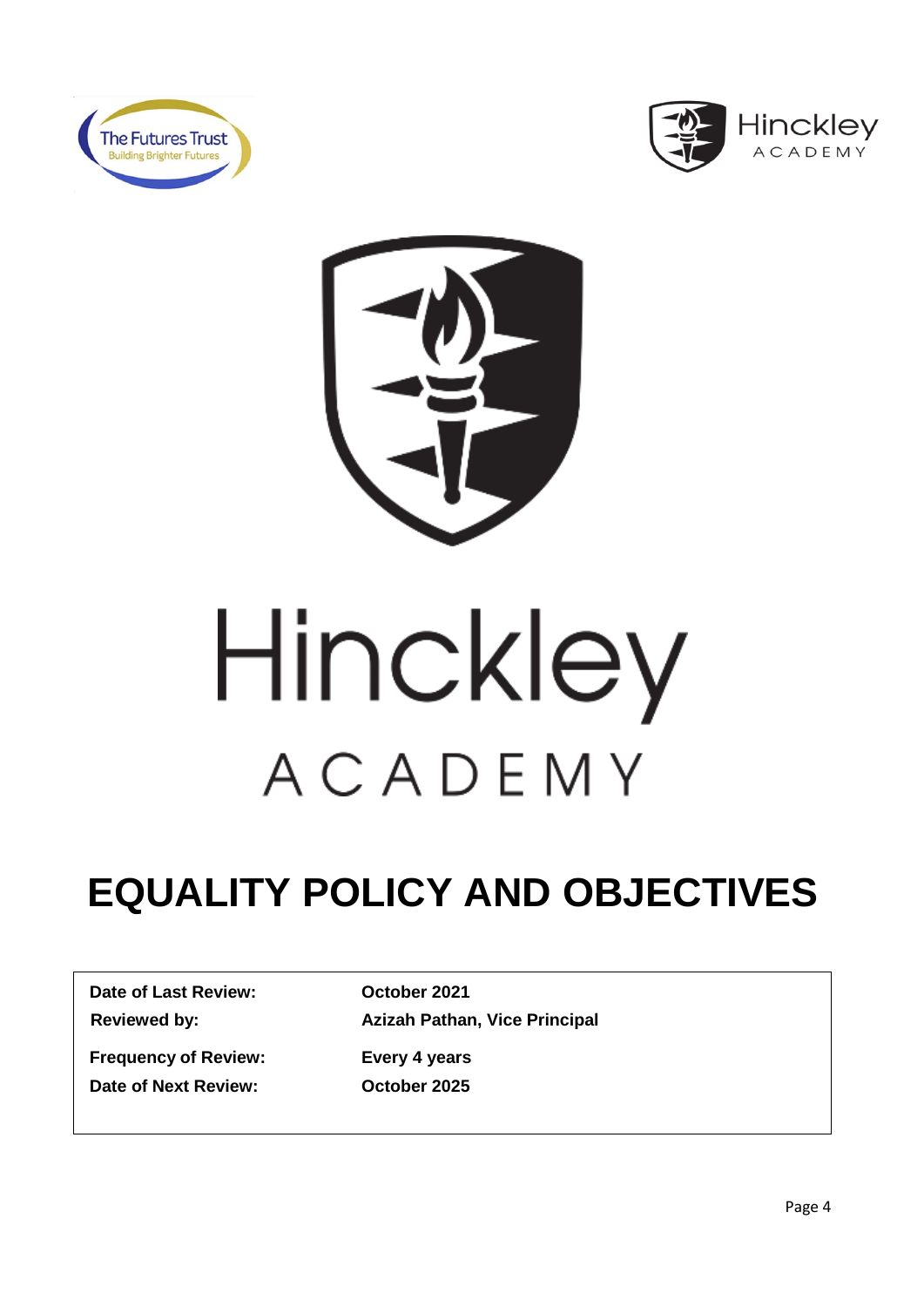#### **Contents**

- **1. Aims**
- **2. Legislation and Guidance**
- **3. Roles and responsibilities**
- **4. Eliminating discrimination**
- **5. Advancing equality of opportunity**
- **6. Fostering good relations**
- **7. Equality considerations in decision-making**
- **8. Equality Objectives**
- **9. Monitoring arrangements**
- **10.Links with other Policies**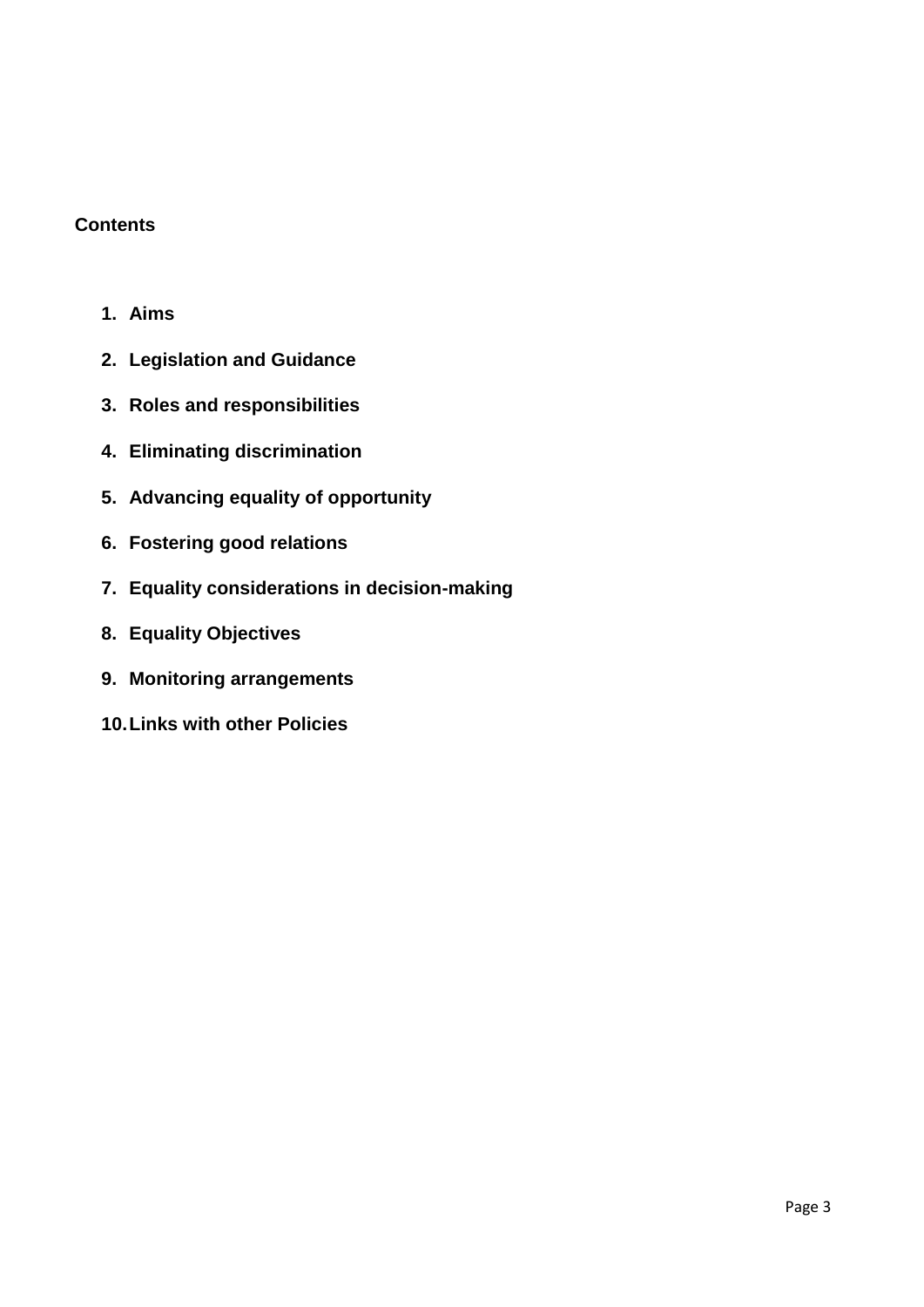#### 1. Aims

Our school aims to meet its obligations under the public sector equality duty by having due regard to the need to:

- Eliminate discrimination and other conduct that is prohibited by the Equality Act 2010
- Advance equality of opportunity between people who share a protected characteristic and people who do not share it
- Foster good relations across all characteristics between people who share a protected characteristic and people who do not share it
- 2. Legislation and Guidance

This document meets the requirements under the following legislation:

- The Equality Act 2010, which introduced the public sector equality duty and protects people from discrimination
- The Equality Act 2010 (Specific Duties) Regulations 2011, which require schools to publish information to demonstrate how they are complying with the public sector equality duty and to publish equality objectives. This document is also based on Department for Education (DfE) guidance: The Equality Act 2010 and schools

This document also complies with our funding agreement and articles of association.

3. Roles and Responsibilities

The Governing Board will:

- Ensure that the equality information and objectives as set out in this statement are published and communicated throughout the school, including to staff, students and parents
- Ensure that the published equality information is updated at least every year, and that the objectives are reviewed and updated at least every 4 years
- Delegate responsibility for monitoring the achievement of the objectives on a daily
- basis to the Head of School.

All school staff are expected to have regard to this document and to work to achieve the objectives in Section 8.

#### 4. Eliminating Discrimination

The school is aware of its obligations under the Equality Act 2010 and complies with nondiscrimination provisions.

Where relevant, our policies include reference to the importance of avoiding discrimination and other prohibited conduct.

Staff and Governors are regularly reminded of their responsibilities under the Equality Act, for example during meetings. Where this has been discussed during a meeting it is recorded in the meeting minutes.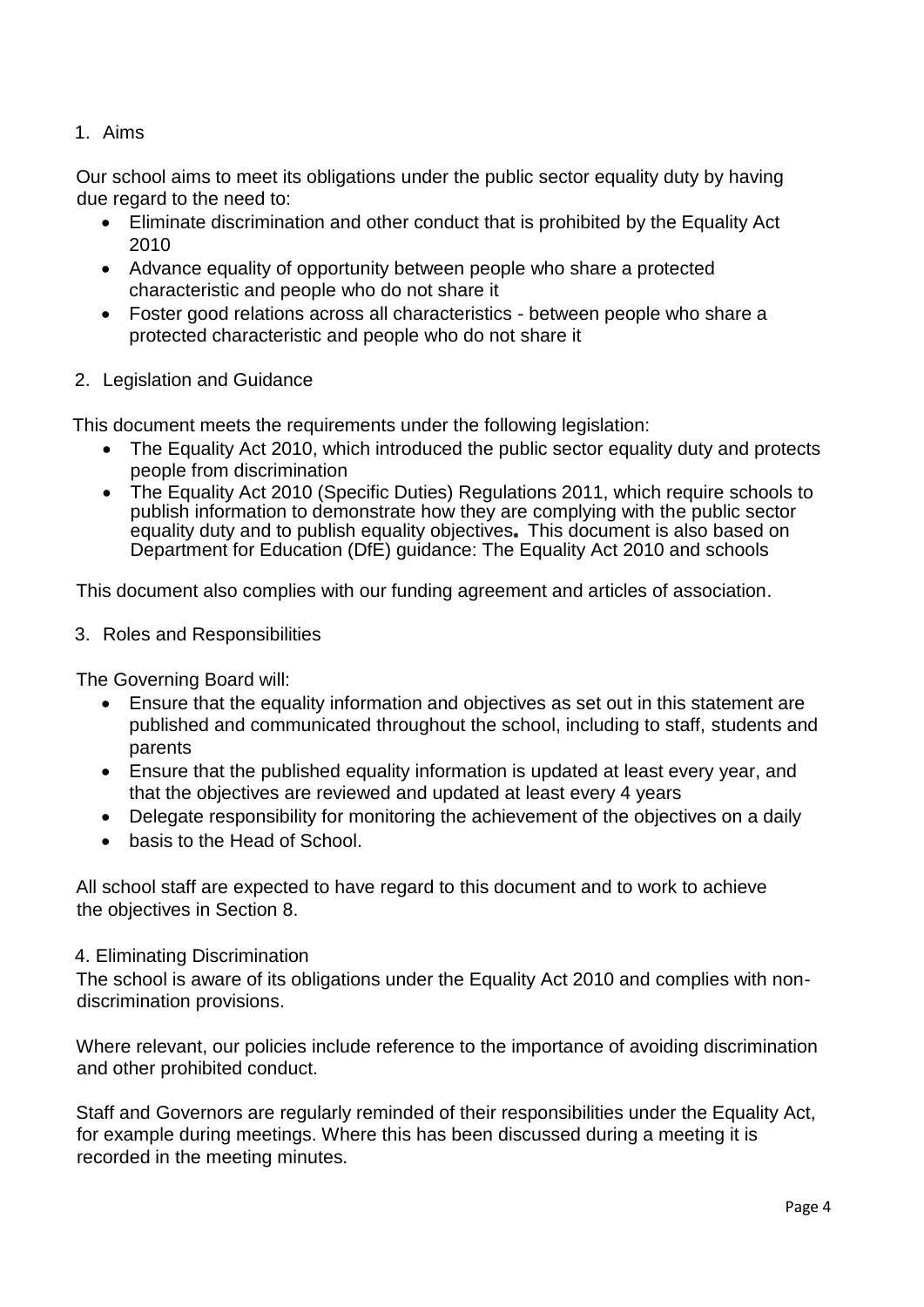# 5. Advancing Equality of Opportunity

As set out in the DfE guidance on the Equality Act, the school aims to advance equality of opportunity by:

- Removing or minimising disadvantages suffered by people who are connected to a particular characteristic they have (e.g. students with disabilities and students who are being subjected to homophobic bullying)
- Taking steps to meet students with particular needs
- Encouraging people who have a particular characteristic to participate fully in any activities (e.g. encouraging all student to be involved in the full range of school societies) In fulfilling this aspect o t e duty, the school will:
- Publish attainment data each academic year showing how student with different characteristics are performing
- Analyse the above data to determine strengths and areas for improvement, implement actions in response and publish this information
- Make evidence available identifying improvements for specific groups (e.g. declines in incidents of homophobic or transphobic bullying)
- Publish further data about any issues associated with particular protected characteristics, identifying any issues which could affect our own students

# 6. Fostering Good Relations

The school aims to foster good relations between those who share a protected characteristic and those who do not share it by:

- Promoting tolerance, friendship and understanding of a range of religions and cultures through different aspects of our curriculum. This includes teaching PSHE and RE in other curriculum areas. For example, as part of teaching and learning in English/reading, students will be introduced to literature from a range of cultures
- Holding assemblies dealing with relevant issues. Students will be encouraged to take a lead in such assemblies and we will also invite external speakers to contribute
- We have developed links with people and groups who have specialist knowledge about particular characteristics, which helps inform and develop our approach.

# 7. Equality considerations in decision-making

The school ensures it has due regard to equality considerations whenever significant decisions are made.

The school always considers the impact of significant decisions on particular groups. For example, when a school trip or activity is being planned, the school considers whether the trip:

- Is accessible to students with disabilities
- Has equivalent facilities for boys and girls